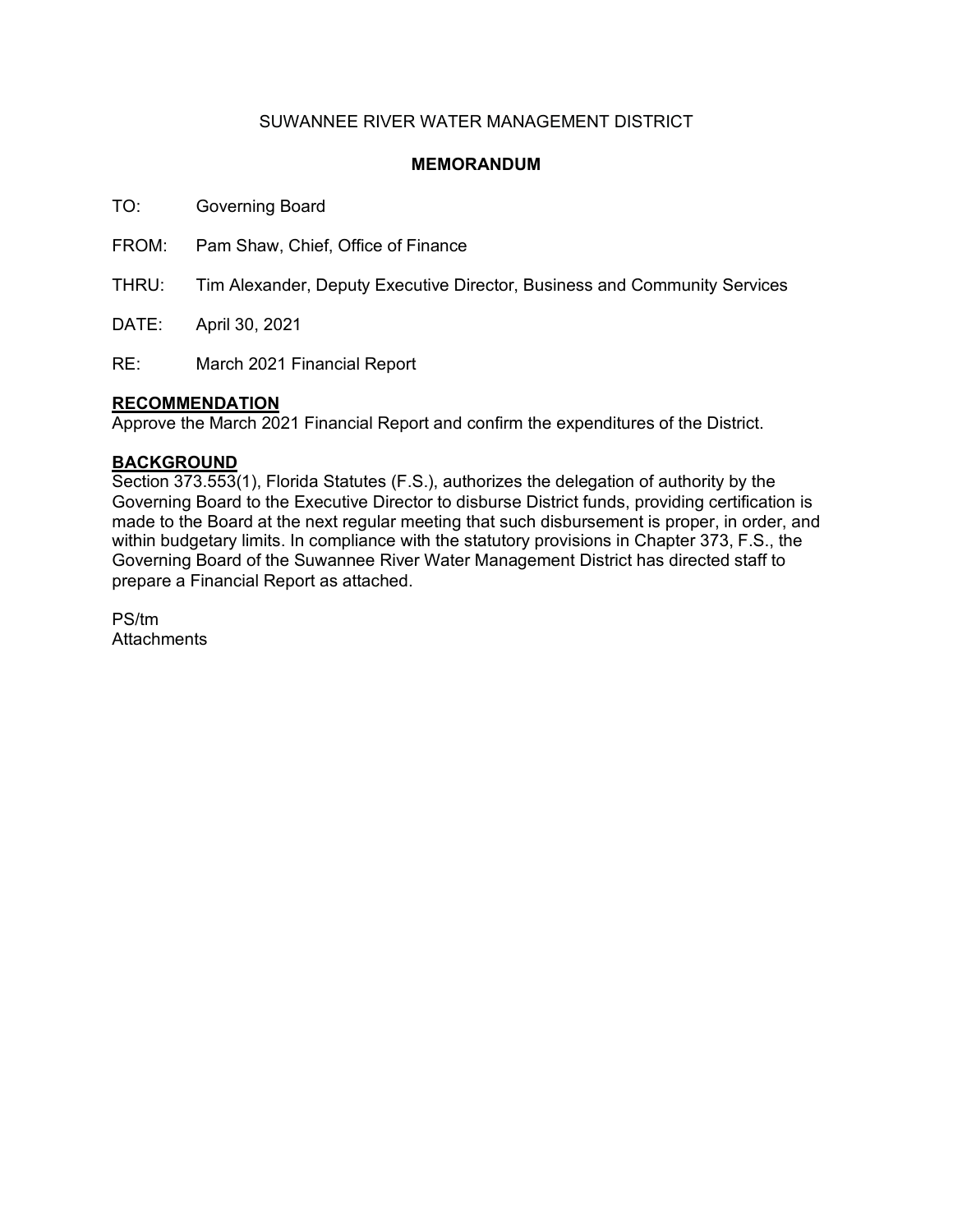# Suwannee River Water Management District Cash Report March 2021

| <b>Financial Institution/Account</b>       | <b>Monthly</b><br><b>Interest</b> | <b>Interest</b><br>Rate % | <b>Closing</b><br><b>Balance</b> |
|--------------------------------------------|-----------------------------------|---------------------------|----------------------------------|
| <b>First Federal Permit Fee</b>            | \$0.00                            |                           | \$500.00                         |
| <b>First Federal Accounts Payable</b>      | \$0.00                            |                           | \$35,000.00                      |
| <b>First Federal EFT Disbursements</b>     | \$0.00                            |                           | \$0.00                           |
| <b>First Federal Depository</b>            | \$56.77                           | $0.00\%$                  | \$1,325,884.68                   |
| Special Purpose Investment Account (SPIA)* | \$53,678.08                       | 1.42%                     | \$45,795,509.82                  |
| <b>TOTAL</b>                               | \$53,734.85                       |                           | \$47,156,894.50                  |

\*SPIA is part of the Florida Treasury Investment Pool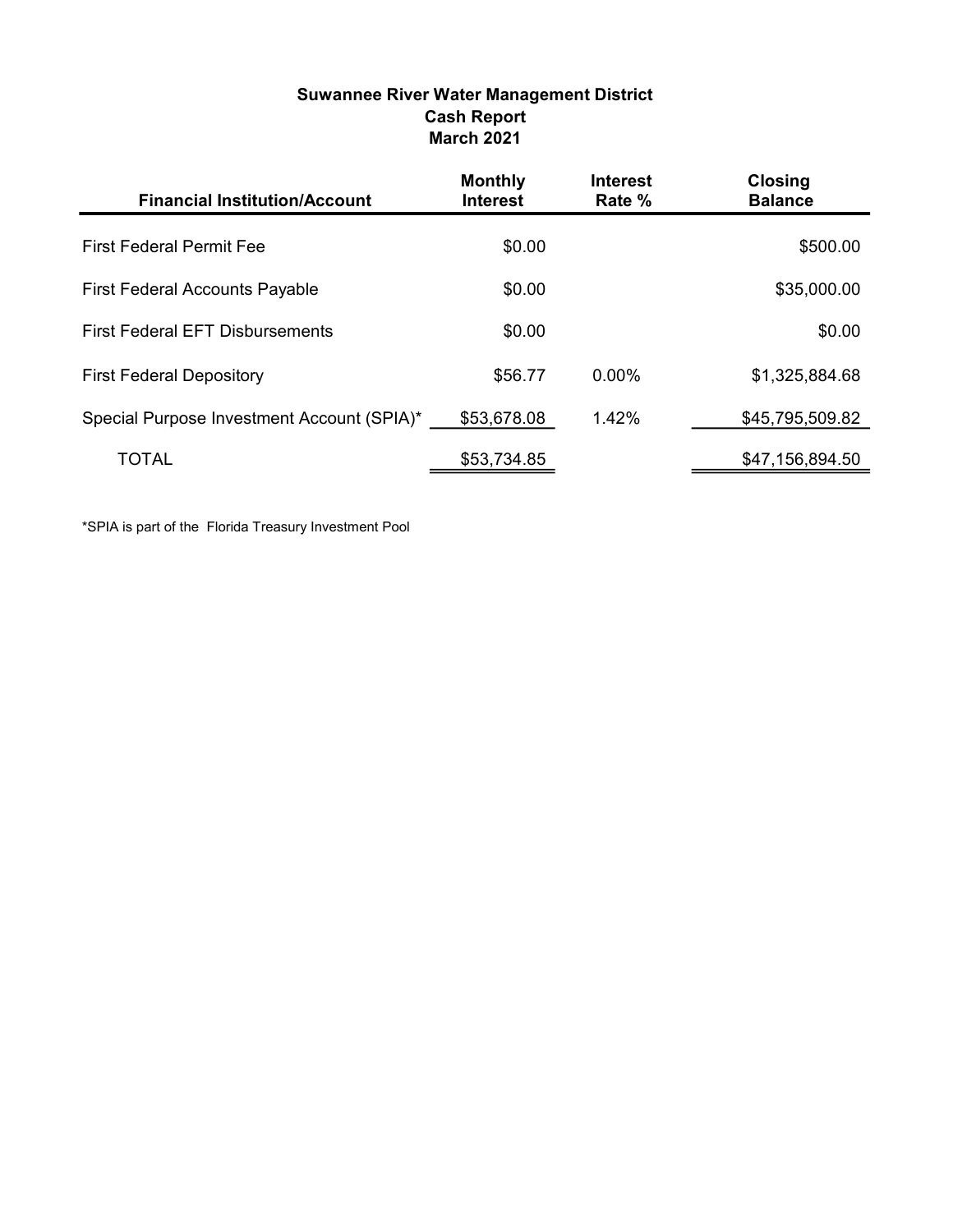#### **Suwannee River Water Management District Statement of Sources and Uses of Funds For the Month ending March 31, 2021 (Unaudited)**

|                                  | <b>Current</b><br><b>Budget</b> |      | <b>Actuals</b><br><b>Through</b><br>3/31/2021 |     | Variance<br>(Under)/Over<br><b>Budget</b> | <b>Actuals As A</b><br>% of Budget |
|----------------------------------|---------------------------------|------|-----------------------------------------------|-----|-------------------------------------------|------------------------------------|
| <b>Sources</b>                   |                                 |      |                                               |     |                                           |                                    |
| \$<br>Ad Valorem Property Taxes  | 6,034,682                       | S    | 5,489,590                                     | \$  | (545,092)                                 | 91.0%                              |
| Intergovernmental Revenues<br>\$ | 39,950,983                      | S    | 3,759,322                                     | S   | (36,191,661)                              | 9.4%                               |
| \$<br>Interest on Invested Funds | 130.000                         | - \$ | 386,141 \$                                    |     | 256,141                                   | 297.0%                             |
| \$<br>License and Permit Fees    | 163,000                         | - \$ | 133,705                                       | -\$ | (29, 295)                                 | 82.0%                              |
| \$<br>Other                      | 1,000,000                       | S    | 439,164                                       | \$  | (560, 836)                                | 43.9%                              |
| Fund Balance <sup>1</sup><br>\$  | 11,789,923                      | S    | 367,185                                       | \$. | (11, 422, 738)                            | 3.1%                               |
| <b>Total Sources</b><br>\$       | 59,068,588                      |      | 10,575,107                                    | S   | (48, 493, 481)                            | 17.9%                              |

|                                              | Current          |      |                     |    |                           |      | Available     |           |                         |
|----------------------------------------------|------------------|------|---------------------|----|---------------------------|------|---------------|-----------|-------------------------|
|                                              | <b>Budget</b>    |      | <b>Expenditures</b> |    | Encumbrances <sup>2</sup> |      | <b>Budget</b> | %Expended | %Obligated <sup>3</sup> |
| <b>Uses</b>                                  |                  |      |                     |    |                           |      |               |           |                         |
| Water Resources Planning and Monitoring      | 11.309.318       | - \$ | 2.306.095           |    | 3.824.814                 |      | 5.178.409     | 20%       | 54%                     |
| Acquisition, Restoration and Public Works    | \$<br>37.812.028 | - \$ | 2.646.474           |    | 22.185.643                |      | 12,979,911    | 7%        | 66%                     |
| Operation and Maintenance of Lands and Works | \$<br>6.127.699  | - \$ | 1,272,365           |    | 1,433,520                 | - \$ | 3,421,814     | 21%       | 44%                     |
| Regulation                                   | 1,894,389        | - \$ | 772.927             | -S | 38,118                    |      | 1,083,344     | 41%       | 43%                     |
| Outreach                                     | 243.657          | - \$ | 72.372              | SS | $\sim$                    | \$   | 171.285       | 30%       | 30%                     |
| Management and Administration                | 1.681.497        | - \$ | 708.285             |    | 72.474                    |      | 900.738       | 42%       | 46%                     |
| <b>Total Uses</b>                            | 59.068.588       |      | 7,778,518           |    | 27,554,569                |      | 23,735,501    | 13%       | 60%                     |

<sup>1</sup> Actual Fund Balance used is recorded at the end of the fiscal year. This amount represents Fund Balance used for the Agricultural and RIVER Cost-Share,

Regional Water Resource Development, and Project Effectiveness Metrics Programs.

 $2$  Encumbrances represent unexpended balances of open purchase orders and contracts.

 $^3$  Represents the sum of expenditures and encumbrances as a percentage of the available budget.

This financial statement is prepared as of March 31, 2021 and covers the interim period since the most recent audited financial statements.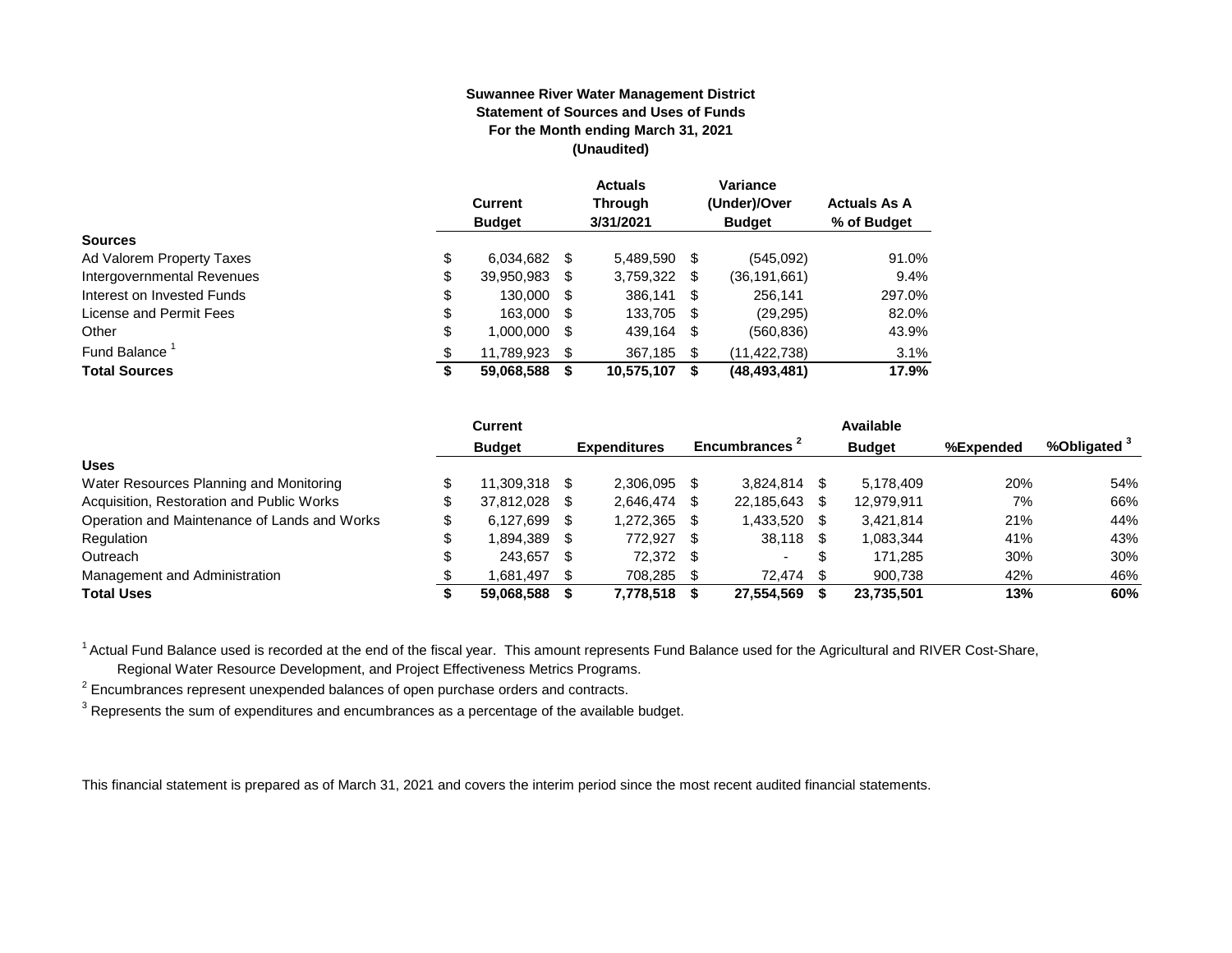# **STATEMENT OF ACTIVITY - REVENUE AND EXPENSE ROLLUP (UNAUDITED) SUWANNEE RIVER WATER MANAGEMENT DISTRICT**

**FOR 3/31/2021**

|                                                          | $Y-T-D$<br><b>ACTUAL</b> | <b>ENCUMBRANCE</b> | <b>ANNUAL</b><br><b>BUDGET</b> |
|----------------------------------------------------------|--------------------------|--------------------|--------------------------------|
|                                                          |                          |                    |                                |
| <b>Report Recap -</b><br><b>REVENUES</b>                 |                          |                    |                                |
| <b>DISTRICT REVENUES</b>                                 | 6,448,600                | 0                  | 7,327,682                      |
| <b>LOCAL REVENUES</b>                                    | 86.480                   | 0                  | 86,480                         |
| <b>STATE REVENUES</b>                                    | 3,295,069                | 0                  | 36,208,503                     |
| <b>FEDERAL REVENUES</b>                                  | 377,773<br>367,185       | 0                  | 3,656,000<br>11,789,923        |
| FUND BALANCE UTILIZATION<br><b>TOTAL REVENUES</b>        | 10,575,107               | 0<br>0             | 59,068,588                     |
| <b>EXPENDITURES</b>                                      |                          |                    |                                |
| SALARIES AND BENEFITS                                    | 2,882,172                | 0                  | 6,709,559                      |
| CONTRACTUAL SERVICES                                     | 2,349,878                | 9,097,385          | 22,052,900                     |
| OPERATING EXPENDITURES                                   | 457,732                  | 140,822            | 1,810,700                      |
| OPERATING CAPITAL OUTLAY<br>FIXED CAPITAL OUTLAY         | 625,991<br>18,896        | 88,686<br>161,744  | 410,044<br>5,077,000           |
| <b>INTERAGENCY EXPENDITURES</b>                          | 1,443,849                | 18,065,932         | 23,008,385                     |
| <b>TOTAL EXPENDITURES</b>                                | 7,778,518                | 27,554,569         | 59,068,588                     |
| <b>EXCESS REVENUES OVER (UNDER) EXPENDITURES</b>         | 2,796,589                | (27, 554, 569)     | 0                              |
|                                                          |                          |                    |                                |
| <b>General Fund -</b><br><b>REVENUES</b>                 |                          |                    |                                |
| <b>DISTRICT REVENUES</b>                                 | 5,896,298                | 0                  | 4,938,432                      |
| <b>LOCAL REVENUES</b>                                    | 86,480                   | 0                  | 86,480                         |
| <b>STATE REVENUES</b>                                    | 1,312,356                | 0                  | 2,740,000                      |
| <b>FEDERAL REVENUES</b>                                  | 0                        | 0                  | 0                              |
| <b>FUND BALANCE UTILIZATION</b><br><b>TOTAL REVENUES</b> | 0<br>7,295,134           | 0<br>0             | 1,866,522<br>9,631,434         |
| <b>EXPENDITURES</b>                                      |                          |                    |                                |
| SALARIES AND BENEFITS                                    | 2,269,305                | 0                  | 5,181,595                      |
| CONTRACTUAL SERVICES                                     | 273,972                  | 591,115            | 2,074,290                      |
| OPERATING EXPENDITURES                                   | 244,008                  | 83,171             | 1,016,233                      |
| OPERATING CAPITAL OUTLAY<br>FIXED CAPITAL OUTLAY         | 76,001<br>0              | 0<br>0             | 253,336<br>0                   |
| <b>INTERAGENCY EXPENDITURES</b>                          | 365,527                  | 408,230            | 1,105,980                      |
| <b>TOTAL EXPENDITURES</b>                                | 3,228,813                | 1,082,516          | 9,631,434                      |
| <b>EXCESS REVENUES OVER (UNDER) EXPENDITURES</b>         | 4,066,321                | (1,082,516)        | $\mathbf 0$                    |
|                                                          |                          |                    |                                |
| <b>Land Management Operations -</b>                      |                          |                    |                                |
| <b>REVENUES</b><br><b>DISTRICT REVENUES</b>              | 386,183                  | 0                  | 2,314,250                      |
| <b>LOCAL REVENUES</b>                                    | 0                        | 0                  | 0                              |
| <b>STATE REVENUES</b>                                    | 856,094                  | 0                  | 2,290,119                      |
| <b>FEDERAL REVENUES</b>                                  | 0                        | 0                  | 40,000                         |
| FUND BALANCE UTILIZATION<br><b>TOTAL REVENUES</b>        | 0                        | 0                  | 2,020,330                      |
|                                                          | 1,242,277                | 0                  | 6,664,699                      |
| <b>EXPENDITURES</b><br><b>SALARIES AND BENEFITS</b>      | 341,237                  | 0                  | 786,979                        |
| CONTRACTUAL SERVICES                                     | 667,279                  | 1,154,932          | 3,328,610                      |
| OPERATING EXPENDITURES                                   | 211,680                  | 47,211             | 722,467                        |
| OPERATING CAPITAL OUTLAY                                 | 10,482                   | 0                  | 156,708                        |
| FIXED CAPITAL OUTLAY<br><b>INTERAGENCY EXPENDITURES</b>  | 18,896<br>42,722         | 161,744<br>69,633  | 977,000<br>692,935             |
| <b>TOTAL EXPENDITURES</b>                                | 1,292,296                | 1,433,520          | 6,664,699                      |
| <b>EXCESS REVENUES OVER (UNDER) EXPENDITURES</b>         | (50, 019)                | (1,433,520)        | 0                              |
|                                                          |                          |                    |                                |